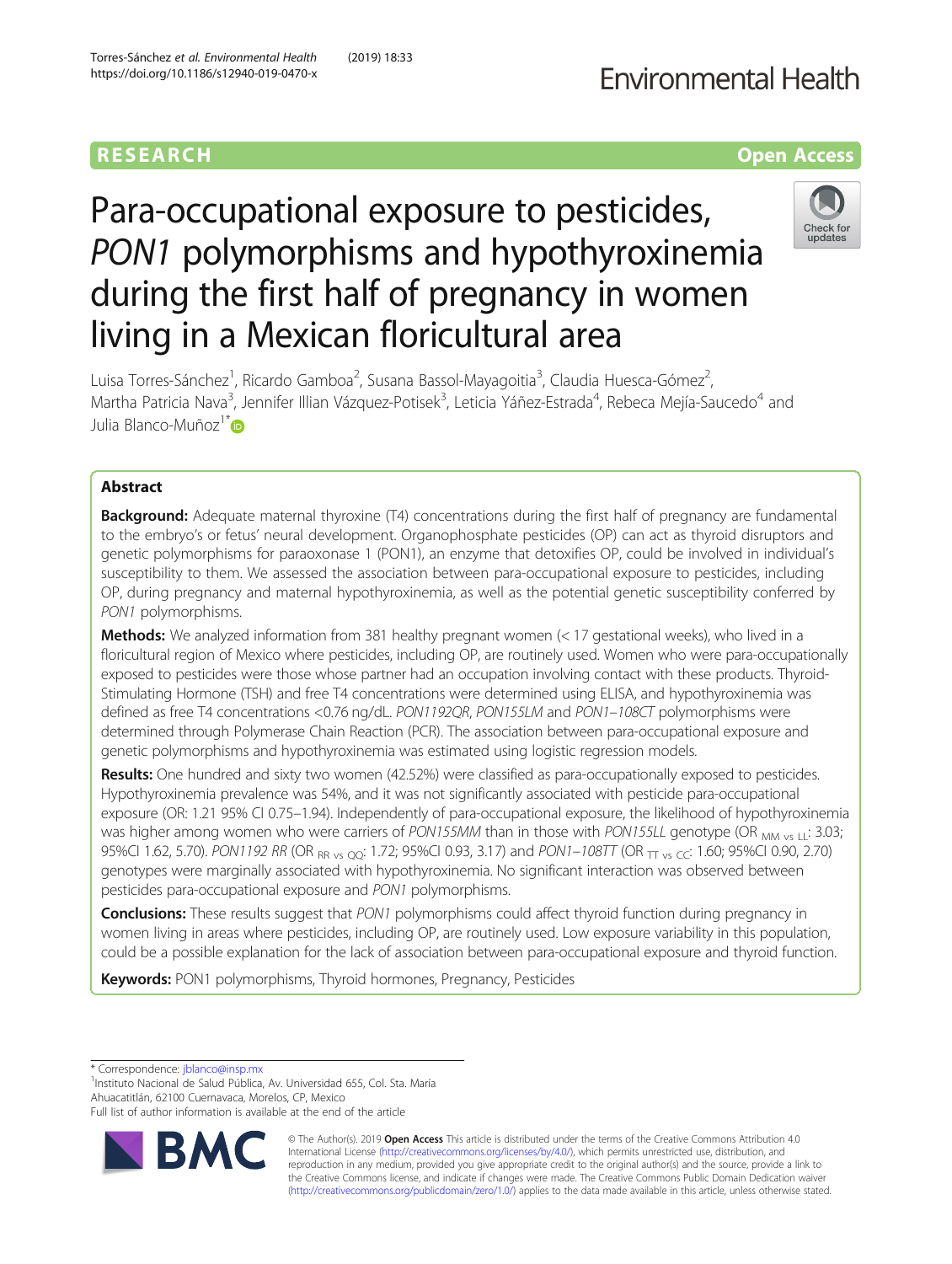#### Introduction

Thyroid hormones play a fundamental role in cellular metabolism and in nervous system growth and development, especially during the intrauterine period and early childhood. The fetal thyroid gland efficiently produces thyroid hormones at approximately 16–18 weeks of pregnancy, meaning that during the first half of pregnancy the embryo or fetus requires an adequate maternal thyroid function for adequate neuronal migration and differentiation  $[1]$  $[1]$ . Thyroxine  $(T4)$  can cross the placental barrier and moderate and severe maternal hypothyroxinemia during the first weeks of pregnancy has been associated with infant neurodevelopment alterations [\[2](#page-8-0), [3](#page-8-0)].

Iodine deficiency and autoimmune disease are the factors most frequently involved in thyroid dysfunction; however, the effect of environmental toxins exposure on thyroid function has become relevant in the last decades [[4\]](#page-8-0). Evidences from the general population [[5](#page-8-0)] and from men of reproductive age [[6,](#page-8-0) [7](#page-8-0)], suggest that exposure to organophosphate pesticides can produce subclinical changes of the thyroid profile. Nevertheless, its importance at a clinical or biological level is not clearly established and few studies have included factors related to genetic susceptibility to these toxins [[8\]](#page-8-0).

Paraoxonase 1 (PON1) is an enzyme linked to high density proteins that decreases lipid peroxidation [\[9](#page-8-0)] and is also involved in detoxification of some OP pesticides. The gene that codes for PON1 has two common polymorphisms in the coding region. The first is a substitution of methionine for leucine in position 55 ( $55 L/M$ ), and the second one is a substitution of arginine for glutamine in position 192 (192 $Q/R$ ). There are other polymorphisms in the promoter region, of which the most studied is -108C/T. The T allele at position  $-108$  and the  $M$  allele in position 55 are associated with plasmatic paraoxonase level decrease  $[10]$  $[10]$ ; while the R allele in position 192 synthesizes a less efficient paraoxonase enzyme against HDL and LDL oxidation [\[11\]](#page-8-0). PON1's detoxifying activity depends on enzyme structure and substrate. Both isoforms resulting from  $PON1_{192}$  polymorphism have a different hydrolysis rate against some OP substrates:  $PON1_{192R}$  metabolizes chlorpyrifos pesticide more efficiently than isoform  $PON1_{192O}$ , whereas no difference was observed in diazinon metabolism [\[12](#page-8-0)].

A study performed on healthy post-menopausal women with no pesticide exposure found a negative association between R allele of the polymorphism  $PON1_{192}$ and free T3 levels [[13\]](#page-8-0). Additionally, in male flower workers from a floricultural area of Mexico, our research group found a positive association between urine concentration of dialkylphosphate (DAP) OP metabolites and TSH and total T4 levels and a negative association with total T3 [\[6](#page-8-0)], as well as a decrease in the percentage

of variation of TSH among carriers of  $PON1_{192}RR$  genotype [\[8](#page-8-0)]. Among pregnant women residing in this area we found a high frequency of hypothyroxinemia (53%) [\[14\]](#page-8-0).

Given the importance of maternal thyroid function in adequate fetal development and the scarcity available information on pregnant women, in the present study we estimated the association between para-occupational exposure (exposure of a worker's family to substances carried from the workplace to the home) to pesticides and maternal hypothyroxinemia during the first half of pregnancy, as well as the possible interaction with maternal PON1 polymorphisms (PON1192Q/R, PON155 L/M and PON1–108C/T).

#### Material and methods

#### Study population and data collection instruments

We assembled a pregnancy cohort study in a floricultural region of the State of Mexico, the main flower producing area in the country, located in central Mexico. The main objective was to evaluate the effect of pesticide exposure during pregnancy, as well as the interaction with PON1 polymorphisms, on the occurrence of adverse reproductive outcomes, with a particular interest in maternal thyroid profile. Details about the selection of the study population have been published previously [[14](#page-8-0)].

Briefly, during the period of July 2013–August 2015, we identified pregnant women who were 15–40 years old, with a gestational age of less than 17 weeks, with no chronic illnesses, and a residence time of at least 1 year in Tenancingo, Zumpahuacán, Tonatico and Villa Guerrero. In these municipalities, the main economic activity is floriculture, and the inhabitants are environmentally, para-occupationally or occupationally exposed to pesticides, mainly those of the OP family: diazinon, methamidophos, omethoate and methyl parathion [\[15](#page-8-0)].

Eligible women were identified at health centers of these municipalities when they attended for their first prenatal visit. All participating women signed an informed consent letter; for women under 18 years of age, in addition to their agreement we obtained an informed consent letter from their parents. The study was approved by the Ethics Committee of the National Public Health Institute of Mexico.

Once women were recruited, height and weight were measured and they were asked to complete a questionnaire to collect sociodemographic characteristics, reproductive background, work history, alcohol, tobacco and coffee consumption before and during pregnancy and intake of supplements containing iodine during 3 months prior to becoming pregnant and until the time when they were included in the study. They were also queried regarding the child's father (sociodemographic data, medical history, and occupation). To determine thyroid hormones (TH), PON1192, PON155, and PON1-108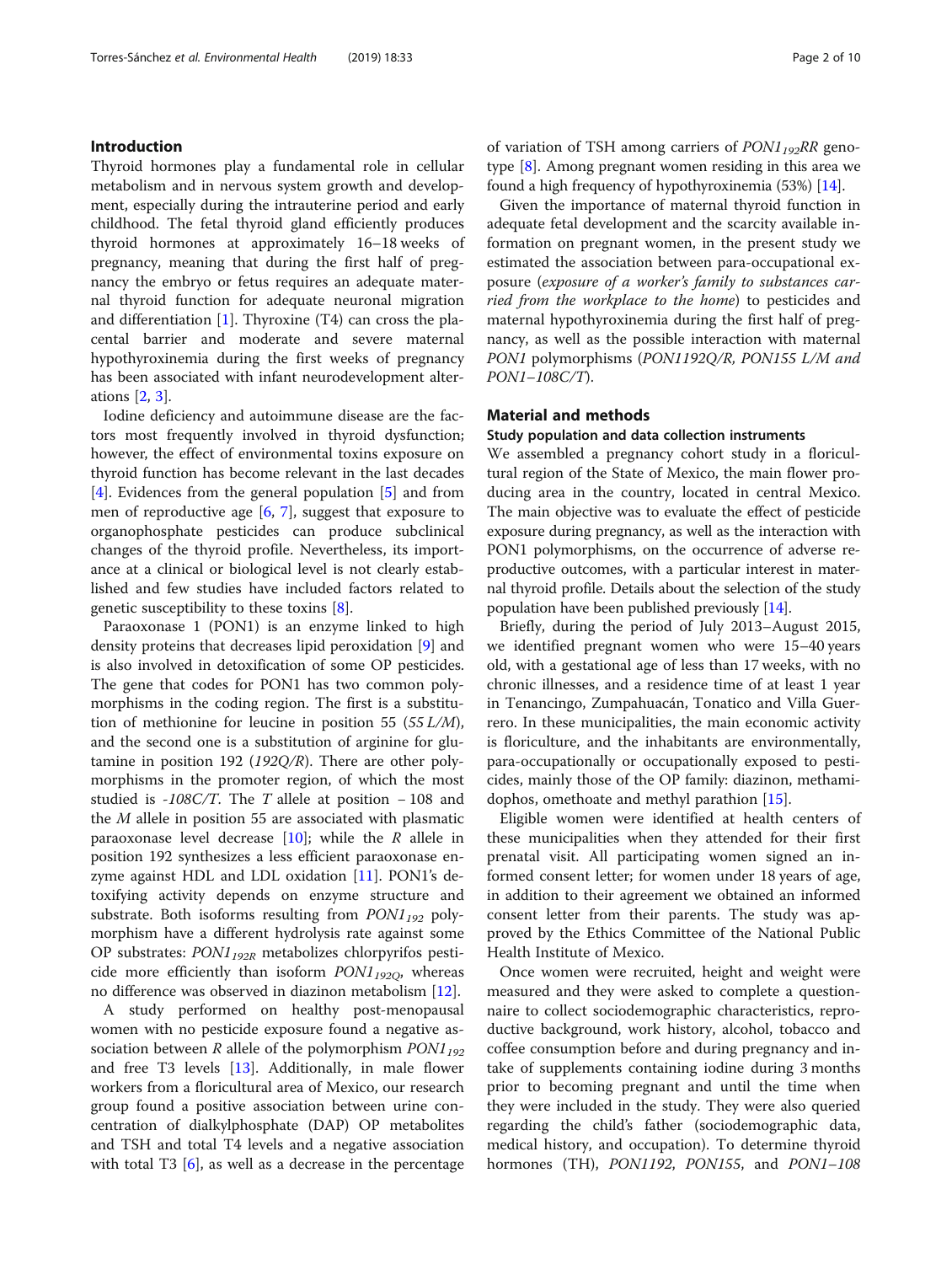genotypes, and OP metabolites, a blood and urine sample was obtained under fasting conditions between 8 and 10:30 AM from each woman.

Out of 635 eligible pregnant women, 480 (75.6%) agreed to participate in the study. The main reason for non-participation was lack of time. This report corresponds to 381 pregnant women who had complete questionnaire information, and whose PON1 polymorphisms and TH results at the time they entered the study (baseline) were available. No significant differences were observed between these women and the remaining participants with respect to sociodemographic characteristics, number of pregnancies, alcohol and tobacco use, and gestational age at baseline (data not shown).

#### Thyroid hormones determination

Serum TSH concentrations and free T4 were determined by Enzyme-Linked ImmunoSorbent Assay (ELISA), using an automated immunoassay system (DRG International, Inc., USA). Reference values for TH concentrations for pregnant women were assessed according to the information provided in the commercial kits, as follows: a) TSH 0.5 to 5.0 mlU/L and free T4 0.76 to 2.24 ng/dL.

Intra-assay serum TSH variation coefficients and free T4 were 3.36 to 3.88% and 3.2 to 10.9%, respectively. Inter-assay variation coefficients were 3.3 to 9.1% and 7.9 to 10.8%, respectively. Analytical sensitivity for TSH and free T4 were 0.06 mIU/L and 0.05 ng/dL, respectively.

Since TSH levels decrease physiologically during pregnancy, we categorized them following the American Thyroid Association (ATA) criteria [\[16\]](#page-9-0), which consider a normal range of 0.1–4 mIU/L for pregnant women, and concentrations  $> 4$  mlU/L to be suggestive of hypothyroidism.

Hypothyroxinemia was defined as a free T4 lower than 0.76 ng/dL. So, isolated hypothyroxinemia was defined as TSH concentrations ≤4 mlU/L and a free T4 concentration < 0.76 ng/dL. Subclinical hypothyroidism was defined as TSH concentrations > 4mlU/L, and a free T4 concentration  $\geq 0.76$  ng/dL. Overt hypothyroidism was considered if TSH concentrations > 4 mlU/L and free T4 concentration < 0.76 ng/dL. Only three participants had subclinical hypothyroidism and seven had overt hypothyroidism. Therefore, we decided to create a variable with two categories: "Women with hypothyroxinemia" which included women with isolated hypothyroxinemia, women with subclinical hypothyroidism and women with overt hypothyroidism— and "Women without hypothyroxinemia".

#### Pesticide exposure

Due to financial reasons, we did not measure OP exposure biomarkers in all women; instead, we decided to use the partner's occupation as a proxy for pesticide

exposure, including OP. A recent review of non-occupational pathways for pesticide exposure in women living in agricultural areas found that farm homes (where one or more family members use or contact pesticides at work) had higher concentrations of pesticides in residential dust than non-farm homes, whereas the results from biomonitoring studies were often difficult to interpret because of low detection rates or limited variability in pesticide biomarkers [\[17](#page-9-0)]. Previously, we found that workers frequently take the pesticide spraying equipment home, store pesticides and bring work shoes and clothes into the house, providing an important source of para-occupational exposure for their families [\[18](#page-9-0)]. Those women who reported that their husband worked in agricultural activities or transported or sold pesticides were considered para-occupationally exposed to them, while those whose partners' occupations did not involve exposure to these products were considered "not para-occupationally exposed". We implicitly assumed that para-occupationally exposed women would be more exposed to pesticides than not para-occupationally exposed women. Only two women were occupationally exposed to pesticides, as were their partners, so they were classified as "para-occupationally exposed".

To verify the previous assumption, we selected a random subsample of 65 women (20 of them were classified as para-occupationally and 45 as no para-occupationally exposed to OP by questionnaire), and we measured the urinary six common dialkylphosphate (DAP) metabolites of organophosphate pesticides: dimethylphosphate (DMP), dimethylthiophosphate (DMTP), dimethyldiithiophosphate (DMDTP), diethylphosphate (DEP), diethylthiophosphate (DETP), and diethyldithiophosphate (DEDTP). Metabolites were determined by gas– liquid chromatography with Electron Capture Detector (GC-ECD). These metabolites are non-specific to a particular organophosphate but they are useful to estimate exposure to several organophosphates [\[19](#page-9-0)]. The dimethyl (DMP, DMTP, and DMDTP) and diethyl (DEP, DETP, and DEDTP) metabolite concentrations were converted to their molar concentrations (μmol/l) and summed to produce total DAP concentration for each sample. Metabolite concentrations were adjusted using creatinine concentration to correct for variable urine dilutions. Urinary creatinine concentration was determined by spectrophotometry using a commercial kit (Randox Creatinine Kit).

### Determining PON1 192QR, 55LM and -108CT polymorphisms

Genomic DNA was isolated from peripheral blood using commercial kits + (Promega). DNA was quantified using a spectrophotometer at a 260/280 nm wavelength. Extraction purity was measured. Genotypes were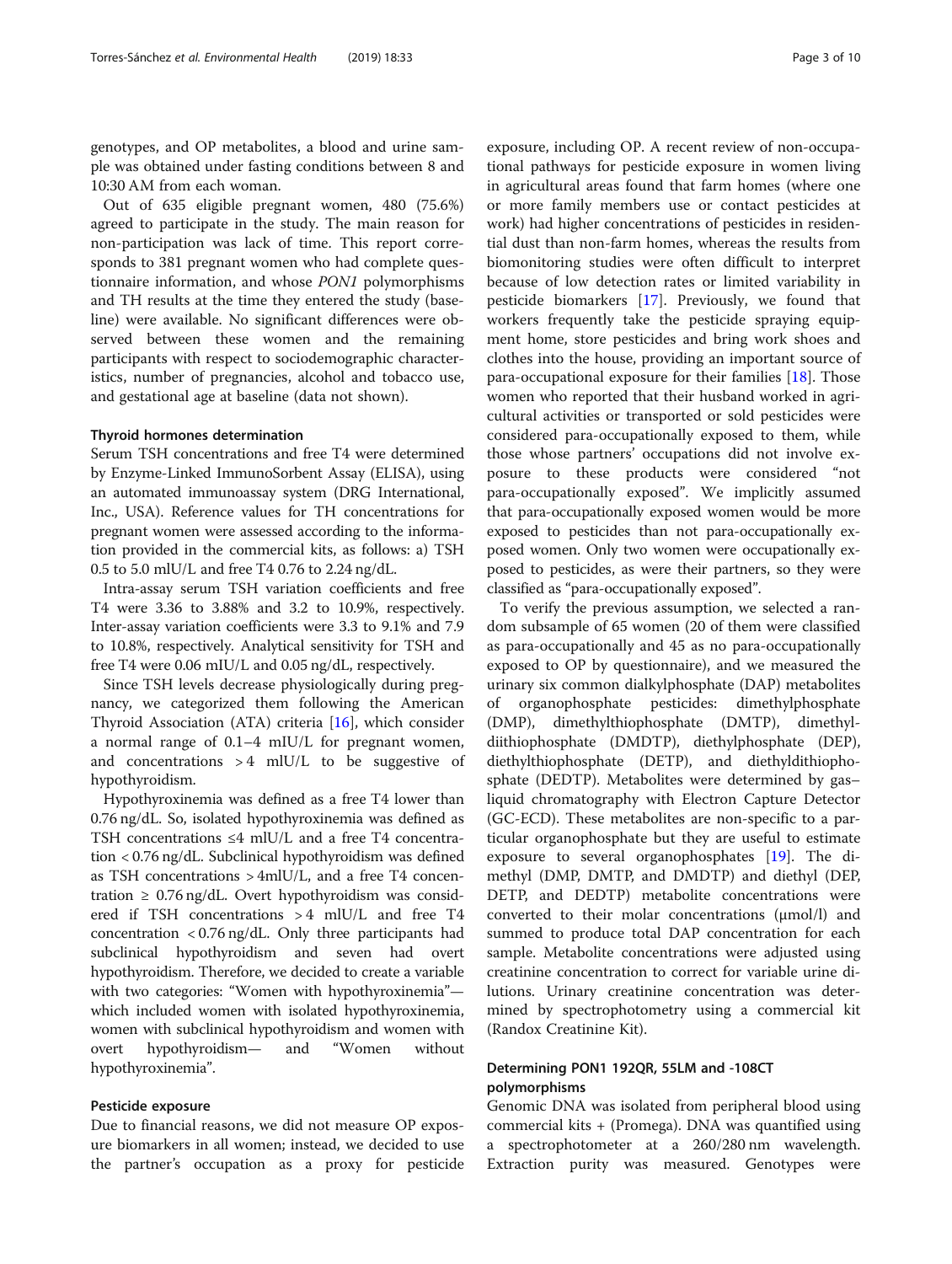determined using the TaqMan® PCR assay (Applied Biosystems). When the specific fluorogenic probes of each allele are hybridized to the template during PCR, Taq polymerase is able to discriminate alleles. Excision results in a higher emission of a coloring agent. Each assay requires two unmarked PCR primers and two allele-specific probes. Each probe is marked with a coloring agent for identification (VIC and FAM). TaqMan real time PCR was used to detect polymorphism sites -108C/T (rs: 705379), 192Q/R (RS: 662), and 55 L/M (rs: 854560) in an automatic sequencing machine (ABI Prism 7000) according to the manufacturer's directions (Applied Biosystems, Foster City, CA, USA.). Discrimination was used for each studied genotype and allele, both manually and automatically, using an allelic discrimination software (7300 Sistema SDS Software® by Applied Biosystems).

To evaluate the precision and fidelity of the test, we reviewed the results at two different time point's moments by the same molecular biologist and also evaluated the results through intra-observer and between inter-observer.

#### Description of covariates

As potential confounders, variables considered relevant due to biological reasons or reported to be associated with the outcome were evaluated  $[20]$  $[20]$  $[20]$ : maternal age (years); gestational age (weeks) and body mass index (BMI) [kg/ m<sup>2</sup>] at the time of the first interview, all of them were analyzed as continuous variables in regression models; other evaluated variables were: maternal education (categorized as elementary school, middle school and more than middle school), consumption of one or more cups of coffee per day during the pregnancy (Yes or No), active smoking and alcohol intake at some time during the individual's life, including the current pregnancy (Yes or No), consumption of iodine supplements from the 3 months before pregnancy to the date of the interview (Yes or No). Because a circadian and circannual variation in TH concentration has been reported [[21](#page-9-0), [22\]](#page-9-0), we also included the time of the day (in hours) and season of the sample-taking. We operationalized the "season" variable in a dichotomous manner, according to changes in Mexican summer time (April to September) and winter time (October to March).

#### Statistical analysis

TSH and free T4 concentrations were described using means and percentiles. Both TH were not normally distributed, and thus the geometric means were calculated. Allelic and genotype frequencies were calculated by direct counting. The  $\chi^2$  test was used to determine genotype frequency deviation from Hardy–Weinberg (H–W) equilibrium expectations and to evaluate the significance of the linkage disequilibrium between the polymorphisms.

Women with or without hypothyroxinemia were compared by selected characteristics. In the case of categorical variables we used the  $\chi^2$  test, while Student's t test or non-parametric tests (Mann-Whitney test) were used for continuous variables.

Total DAP concentrations available for 65 randomly selected women, were compared according to the para-occupational categories, by means of the non-parametric Mann-Whitney test.

The association of para-occupational exposure and each studied polymorphism, with hypothyroxinemia, was assessed by simple and multiple logistic regression models. PON1 genotypes were examined categorically and the wild genotype (PON1192QQ, PON155LL, PON1–108CC) of each one was considered as the reference. All final models were adjusted by maternal age, gestational age and BMI. We also kept those variables that modified the association between the independent variables of interest and hypothyroxinemia by more than 10% (maternal education and coffee intake).

To assess potential interactions between para-occupational pesticide exposure and PON1 polymorphisms, interaction terms were included in multivariate models. Interaction was considered significant if  $p$ value was  $< 0.15$ .

Two sensitivity analyses were performed, one excluding the ten women with overt or subclinical hypothyroidism and another one excluding the two women occupationally exposed. We also carried out a sub- analysis evaluating the association between total DAP exposure and hypothyroxinemia in the subsample of 65 women with urine biomarkers.

Statistical analysis was performed with Stata 14.0 statistical software.

#### Results

In the whole group, 162 women (42.52%) were classified as para-occupationally exposed to pesticides. In the subsample of women with available DAP information  $(n = 65)$ , no significant difference was observed in the median of total urinary DAP concentration between those para-occupationally exposed  $(n = 20)$  and those no para-occupationally exposed ( $n = 45$ ): 1.16 vs. 0.83  $\mu$ mol/gr creatinine,  $p = 0.56$ . (Data not shown in Tables).

A total of 207 women (54%) had free T4 concentrations lower than 0.76 ng/dL and 10 women had TSH > 4 mUI/L. Out of these women, 197 had isolated hypothyroxinemia, three had subclinical hypothyroidism and seven had overt hypothyroidism (Table [1\)](#page-4-0). As expected, TSH concentrations in women with hypothyroxinemia were significantly higher than in women without hypothyroxinemia  $(1.40 \pm 1.50 \text{ vs. } 1.04 \pm 0.97 \text{ m})$ IU/L, p < 0.01) (Data not shown in tables).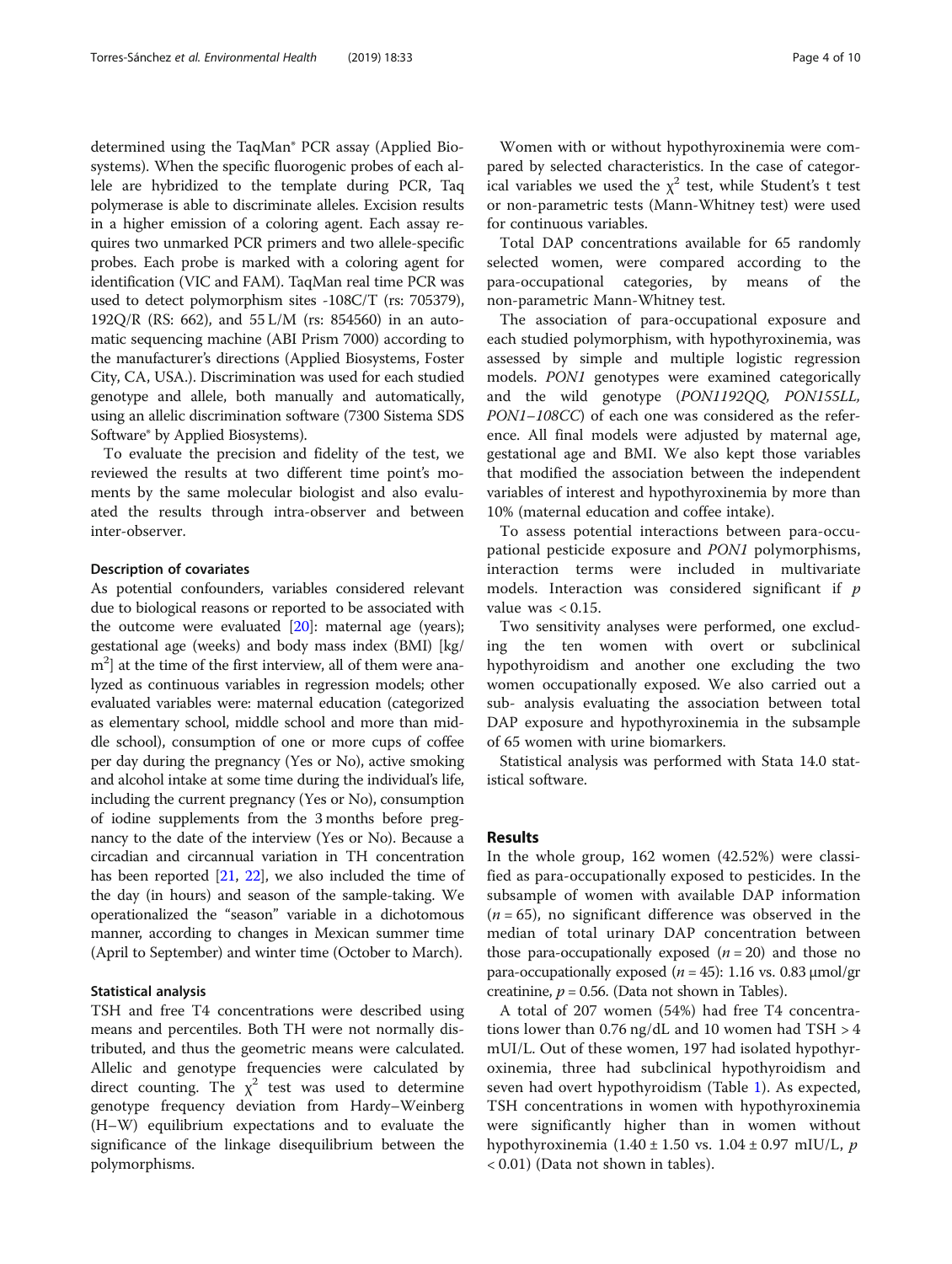<span id="page-4-0"></span>**Table 1** Maternal thyroid hormone levels during the first 16 weeks of pregnancy

| Hormone                                  | $n = 381$      | (% )  | Mean $\pm$ SD <sup>a</sup> | $P_{10}^{\nc}$ | $P_{50}$ <sup>c</sup> | $P_{90}$ <sup>c</sup> |
|------------------------------------------|----------------|-------|----------------------------|----------------|-----------------------|-----------------------|
| Free T4(ng/dL) b                         |                |       | $0.79 \pm 0.34$            | 0.48           | 0.75                  | 0.96                  |
| < 0.76                                   | 207            | 54.3  |                            |                |                       |                       |
| $\geq 0.76$                              | 174            | 45.7  |                            |                |                       |                       |
| TSH (mUI/L) b                            |                |       | $1.24 \pm 1.30$            | 0.22           | 0.87                  | 2.58                  |
| $\leq 4$                                 | 371            | 97.4  |                            |                |                       |                       |
| >4                                       | 10             | 2.6   |                            |                |                       |                       |
| Overt hypothyroidism <sup>d</sup>        | $\overline{7}$ | 1.8   |                            |                |                       |                       |
| Sub-Clinical hypothyroidism <sup>d</sup> | 3              | 0.8   |                            |                |                       |                       |
| Isolated Hypothyroxinemia <sup>d</sup>   | 197            | 51.71 |                            |                |                       |                       |
| Without Hypothyroxinemia <sup>e</sup>    | 174            | 45.67 |                            |                |                       |                       |

<sup>a</sup> Arithmetic mean and Standard Deviation (SD)

<sup>b</sup>Geometric mean and SD: TSH =  $0.83 \pm 0.8$  mUI/L; Free T4 =  $0.75 \pm 0.3$  ng/dL

<sup>c</sup>10, 50 and 90 percentiles

<sup>d</sup>Hypothyroxinemia includes: Overt hypothyroidism (TSH concentrations > 4 mlU/L and a free T4 concentration < 0.76 ng/dL); Subclinical hypothyroidism (TSH concentrations >4mlU/L, and a free T4 concentration ≥ 0.76 ng/dL); Isolated hypothyroxinemia (TSH concentrations ≤4 mlU/L and a free

T4 concentration < 0.76 ng/dL)

e Without hypothyroxinemia: a free T4 concentration ≥ 0.76 ng/dL)

Women with hypothyroxinemia were older (24.83 ± 5.98 vs.  $23.45 \pm 5.26$ ;  $p = 0.02$ ), had a higher frequency of elementary school education (25.6% vs. 13.2%;  $p = 0.001$ ) and less history of tobacco use  $(27.5\% \text{ vs. } 37.93\%; p = 0.03)$ than women without hypothyroxinemia. A higher frequency of blood samples obtained from women that were classified as hypothyroxinemic were taken in summer  $(52.17\% \text{ vs } 41.95\%; p = 0.05)$ . No other significant differences were observed (Table [2\)](#page-5-0).

None of the three studied polymorphisms was found to be in Hardy Weinberg equilibrium; no linkage disequilibrium was observed among the three polymorphisms. Genotype and allele distribution of polymorphisms by hypothyroxinemia status was significantly different in the case of polymorphism PON155LM. Allele M (42.41 vs. 26.69%;  $p < 0.01$ ) and MM genotype (29.95 vs. 12.07;  $p < 0.01$ ) were more frequent in pregnant women with hypothyroxinemia than in those without hypothyroxinemia. After adjusting for maternal age, gestational age, maternal education, BMI and coffee intake during pregnancy, pesticide para-occupational exposure was not significantly associated with hypothyroxinemia (OR: 1.21 95% CI 0.75–1.94). Hypothyroxinemia during the first half of pregnancy was three times more frequent among carriers of PON155MM genotype (OR  $_{MM}$  vs  $_{LL}$ : 3.03, 95% CI 1.62, 5.7), whereas women with genotypes PON1192RR (OR  $_{RR}$  vs  $_{QQ}$ : 1.72, 95%CI 0.93, 3.17) and *PON1–108TT* (OR  $_{TT}$  <sub>vs CC</sub>: 1.60, 95% CI 0.90, 2.74) had a marginally higher likelihood of hypothyroxinemia than women with their respective wild genotypes (Table [3\)](#page-6-0). Independently of para-occupational exposure and maternal genotypes, we also observed a significant decrease in the odds of hypothyroxinemia

among those women who reported a higher educational level (OR  $\geq$ high school vs elementary school: 0.28; 95% CI 0.14–0.59; OR middle school vs elementary school: 0.51; 95% CI 0.28–0.97; *p* for trend = 0.001) (Data not shown in tables).

Although we did not observe significant interactions between pesticide para-occupational exposure during pregnancy and the genetic polymorphisms, among women para-occupationally exposed, carriers of PON1– 108TT genotype, the odds of hypothyroxinemia were more than two times greater than those observed among carriers of -108CC genotype (Table [4](#page-7-0)). Similar results were observed when we included all polymorphisms in the model (Data not shown in tables).

These results did not change when we excluded the 10 women with overt and subclinical hypothyroidism or the two occupationally exposed women (data not shown). Likewise, regarding hypothyroxinemia and pesticides exposure, no association  $(OR = 1.00, 95\% \text{ CI } 0.99-1.004)$ was observed in the subsampled women when we used as exposure biomarker, the urinary total DAP concentrations. (Data not shown in tables).

#### **Discussion**

The results of this study do not point to an association between para-occupational exposure to pesticides and maternal hypothyroxinemia in the first half of pregnancy. However, PON155MM genotype increased the frequency of hypothyroxinemia, independently of para-occupational exposure. Para-occupational exposure seems to be related to hypothyroxinemia, among women carriers of PON1– 108 T allele, but the interaction between genotype and exposure was not statistically significant.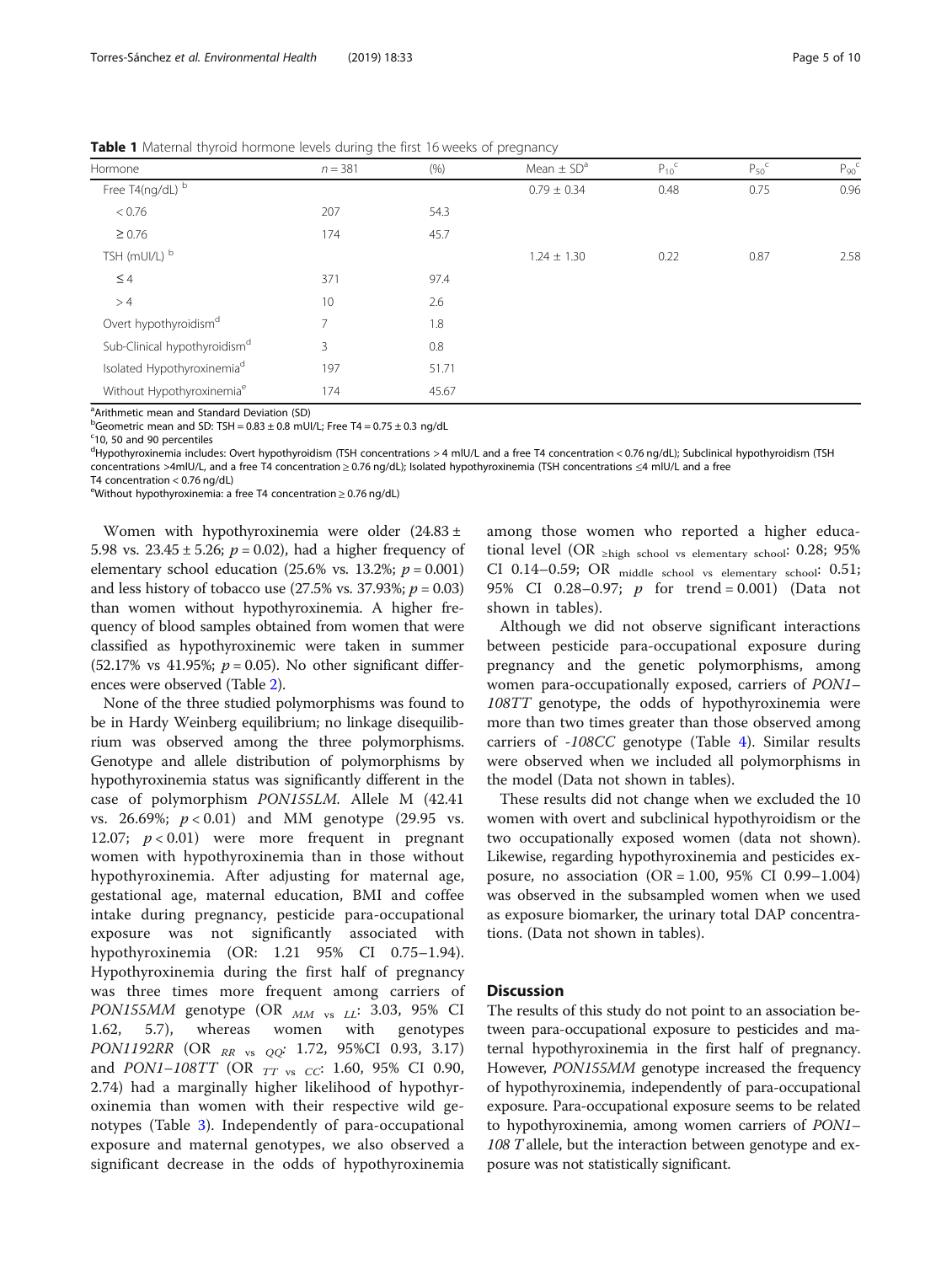| Characteristics                          | All women       | Hypothyroxinemia | $p$ value <sup>a</sup> |        |  |
|------------------------------------------|-----------------|------------------|------------------------|--------|--|
|                                          | $N = 381$       | Yes<br>$n = 207$ | No<br>$n = 174$        |        |  |
| Maternal Age (years)                     |                 |                  |                        |        |  |
| Mean $\pm$ SD                            | $24.20 \pm 5.7$ | $24.83 \pm 5.98$ | $23.45 \pm 5.26$       | 0.02   |  |
| Marital status n(%)                      |                 |                  |                        |        |  |
| United <sup>b</sup>                      | 338 (88.71)     | 188 (90.82)      | 150 (86.21)            | 0.16   |  |
| No united                                | 43 (11.29)      | 19 (9.18)        | 24 (13.79)             |        |  |
| Education n(%)                           |                 |                  |                        |        |  |
| Elementary school                        | 76 (19.95)      | 53 (25.60)       | 23 (13.22)             | < 0.01 |  |
| Middle school                            | 189 (49.61)     | 105 (50.72)      | 84 (48.28)             |        |  |
| > Middle school                          | 116 (30.45)     | 49 (23.67)       | 67 (38.51)             |        |  |
| Gestational age (weeks)                  |                 |                  |                        |        |  |
| $Mean \pm SD$                            | 10.20 (2.80)    | $10.36 \pm 2.83$ | $9.99 \pm 2.74$        | 0.20   |  |
| Body Mass Index <sup>c</sup>             |                 |                  |                        |        |  |
| Mean $\pm$ SD                            | 24.50 (4.40)    | $24.85 \pm 4.46$ | $24.07 \pm 4.30$       | 0.08   |  |
| Coffee intake n(%)                       |                 |                  |                        |        |  |
| Yes                                      | 293 (76.90)     | 153 (73.91)      | 140 (80.86)            | 0.13   |  |
| No                                       | 88 (23.10)      | 54 (26.09)       | 34 (19.54              |        |  |
| Parity n(%)                              |                 |                  |                        |        |  |
| Primiparous                              | 157 (41.21)     | 79 (38.16)       | 78 (44.83)             | 0.19   |  |
| Multiparous                              | 224 (58.79)     | 128 (61.84)      | 96 (55.17)             |        |  |
| Smoking n(%)                             |                 |                  |                        |        |  |
| Yes                                      | 123 (32.28)     | 57 (27.54)       | 66 (37.93)             | 0.03   |  |
| Νo                                       | 258 (67.72)     | 150 (72.46)      | 108 (62.07)            |        |  |
| Alcohol intake n(%)                      |                 |                  |                        |        |  |
| Yes                                      | 253 (66.40)     | 137 (66.18)      | 116 (66.67)            | 0.92   |  |
| No.                                      | 128 (33.60)     | 70 (33.82)       | 58 (33.33)             |        |  |
| lodine supplementation <sup>d</sup> n(%) |                 |                  |                        |        |  |
| Yes                                      | 43 (11.91)      | 24 (12.18)       | 19 (11.59)             | 0.86   |  |
| No.                                      | 318 (88.09)     | 173 (87.82)      | 145 (88.41)            |        |  |
| Sampling season n(%)                     |                 |                  |                        |        |  |
| Summer                                   | 181 (47.51)     | 108 (52.17)      | 73 (41.95)             | 0.05   |  |
| Winter                                   | 200 (52.49)     | 99 (47.83)       | 101 (58.05)            |        |  |

<span id="page-5-0"></span>Table 2 Selected characteristics of pregnant women according to hypothyroxinemia condition

 $a^2$  or Student t-test, except for BMI, where Mann Whitney test was used<br>bubited includes married and wemen in free union  $\overrightarrow{b}$ United includes married and women in free union

<sup>c</sup>At time of interview

d From 3 months before pregnancy until time of interview

Biological mechanisms that might explain the independent association between PON1 polymorphisms and hypothyroxinemia are not clear, but a possible hypothesis is through the antioxidant ability of PON1 [\[13](#page-8-0)]. Both PON1 polymorphisms and thyroid function have been independently related to oxidative stress [\[23,](#page-9-0) [24](#page-9-0)]. PON1 is an antioxidant enzyme that prevents the peroxidation of LDL and in myocardial infarct patients, a negative association was observed between PON1

concentrations and malonyl aldehyde (MDA) concentrations, an oxidative stress marker [[23\]](#page-9-0). Moreover, polymorphism 192Q/R has been associated with a higher frequency of coronary spasm and higher plasmatic concentrations of another oxidative stress marker, thiobarbituric acid-reactive substances (TBARS) [[25\]](#page-9-0). In psoriasis patients, whose pathogenesis has also been linked to oxidative stress, it was also found that PON155M allele carriers have significantly higher MDA concentrations than PON155L allele carriers [\[26](#page-9-0)].

An adequate equilibrium between oxidation products and antioxidant enzymes is necessary for correct thyroid function. Alterations in this balance can be due to an increase in oxidant production or a decreased quality or concentration of antioxidant enzymes [[13\]](#page-8-0). Physiologically, pregnancy increases oxygen demand and, consequently, Reactive Oxygen Species (ROS) production, as well as lipid peroxidation [\[27](#page-9-0)]. ROS and free radicals can have both beneficial and detrimental effects on the thyroid gland. Thus, although hydrogen peroxide is essential to thyroid hormone production, as it is a co-factor for iodization of T4 precursors, ROS increase can cause thyroid dysfunction [\[28](#page-9-0), [29\]](#page-9-0). In patients with kidney insufficiency who were not undergoing dialysis, it was found that MDA increase was associated with a T3 and T4 decrease [[30\]](#page-9-0). Similarly, fever has been associated with increased production of oxidative stress markers, such as TBARS and MDA, and with decreased 5-monoiodinase activity, which in turn decreases T3-to-T4 conversion [[31](#page-9-0)]. It has also been observed that oxidative stress inhibits transcription factors bonding to thyroid differentiation genes [\[32\]](#page-9-0). Since pregnancy is a pro-oxidant state, reduced PON1 activity or concentration associated with some PON1 polymorphisms could alter this equilibrium between oxidation products and antioxidant enzymes, affecting thyroid function.

Genotype and allele distributions of polymorphisms PON1192QR and PON155LM are consistent with the results found in a racially mixed population in Mexico, where alleles PON1192Q and PON155L were the most frequent (52.2 and 84.6%, respectively) [\[33](#page-9-0)]. In our study population none of the three studied polymorphisms was found to be in Hardy Weinberg equilibrium; this could be due to the fact that the inhabitants are in closed villages, with a small number of inhabitants and in which it is common to find that marriages occur among the inhabitants of the same community, which would limit genetic diversity. TSH concentration was significantly higher in women with hypothyroxinemia, compared to women without hypothyroxinemia, which is consistent with the physiological feedback response of the hypothalamus-hypophysis-thyroid axis.

It is difficult to compare our results to those of other researchers, because few epidemiological studies have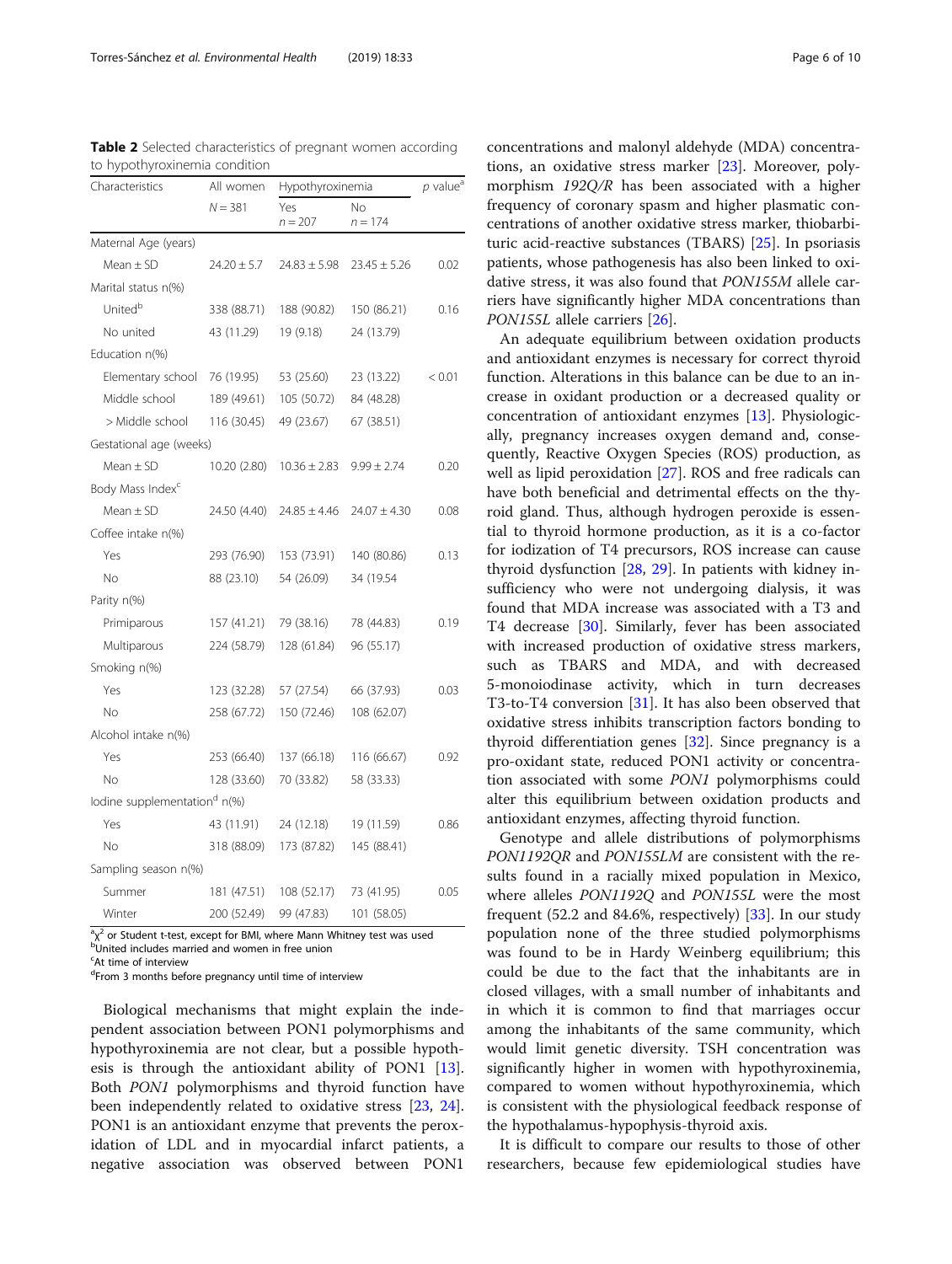| Characteristics         | All women<br>$n = 381\,%$                                              | Hypothyroxinemia        |                            |                     |                     |       |  |
|-------------------------|------------------------------------------------------------------------|-------------------------|----------------------------|---------------------|---------------------|-------|--|
|                         |                                                                        | Yes<br>$n = 207 \, (%)$ | <b>No</b><br>$n = 174$ (%) | Crude OR (95%CI)    | Adjusted OR (95%Cl) |       |  |
|                         | Para-occupational exposure to pesticides during pregnancy <sup>a</sup> |                         |                            |                     |                     |       |  |
| No                      | 219 (57.48)                                                            | 113 (54.59)             | 106 (60.92)                | 1.0                 | 1.0                 |       |  |
| Yes                     | 162 (42.52)                                                            | 94 (45.41)              | 68 (39.08)                 | $1.35(0.88 - 2.06)$ | $1.21(0.75 - 1.94)$ |       |  |
| PON1 192QR <sup>b</sup> |                                                                        |                         |                            |                     |                     |       |  |
| QQ                      | 119 (31.23)                                                            | 62 (29.95)              | 57 (32.76)                 | 1.0                 | 1.0                 | 0.11  |  |
| QR                      | 161 (42.26)                                                            | 82 (39.61)              | 79 (45.40)                 | $0.89(0.54 - 1.45)$ | $0.87(0.52 - 1.47)$ |       |  |
| <b>RR</b>               | 101 (26.51)                                                            | 63 (30.43)              | 38 (21.84)                 | $1.68(0.95 - 2.96)$ | $1.66(0.92 - 2.99)$ |       |  |
| Q allele                | 399 (52.30)                                                            | 206 (49.75)             | 193 (55.39)                |                     |                     |       |  |
| R allele                | 363 (47.55)                                                            | 208 (50.12)             | 155 (44.48)                | $1.31(0.98 - 1.77)$ | $1.30(0.96 - 1.77)$ |       |  |
| PON155LM*b              |                                                                        |                         |                            |                     |                     |       |  |
| LL                      | 195 (51.18)                                                            | 93 (44.93)              | 102 (58.62)                | 1.0                 | $\mathbf{1}$        | 0.001 |  |
| LM                      | 103 (27.03)                                                            | 52 (25.12)              | 51 (29.31)                 | $0.95(0.58 - 1.55)$ | $1.10(0.65 - 1.84)$ |       |  |
| <b>MM</b>               | 83 (21.78)                                                             | 62 (29.95)              | 21(12.07)                  | $2.47(1.37 - 4.45)$ | $3.01(1.63 - 5.57)$ |       |  |
| L allele                | 493 (64.58)                                                            | 238 (57.35)             | 255 (73.18)                | $\mathbf{1}$        | $\mathbf{1}$        |       |  |
| M allele                | 269 (35.23)                                                            | 176 (42.41)             | 93 (26.69)                 | $1.67(1.21 - 2.29)$ | 1.93 (1.38-2.69)    |       |  |
| PON1-108CT*b            |                                                                        |                         |                            |                     |                     |       |  |
| CC                      | 130 (34.12)                                                            | 61(29.47)               | 69 (39.66)                 | 1.0                 |                     | 0.21  |  |
| CT                      | 140 (36.75)                                                            | 83 (40.10)              | 57 (32.76)                 | $1.36(0.82 - 2.24)$ | $1.36(0.81 - 2.31)$ |       |  |
| $\top\top$              | 111(29.13)                                                             | 63 (30.43)              | 48 (27.59)                 | $1.38(0.81 - 2.35)$ | $1.42(0.82 - 2.44)$ |       |  |
| C allele                | 400 (52.48)                                                            | 205 (49.40)             | 195 (55.96)                | $\mathbf{1}$        | 1                   |       |  |
| T allele                | 362 (47.42)                                                            | 209 (50.36)             | 153 (43.91)                | $1.23(0.92 - 1.66)$ | $1.25(0.92 - 1.70)$ |       |  |

<span id="page-6-0"></span>

|  |  |  | Table 3 Association of para-occupational exposure to pesticides during pregnancy and PON1 genotypes with maternal hypothyroxinemia |  |
|--|--|--|------------------------------------------------------------------------------------------------------------------------------------|--|
|  |  |  |                                                                                                                                    |  |

<sup>a</sup>Model adjusted by: maternal age, education, gestational age, coffee intake, body mass index and maternal PON 1 Genotypes

b<br>Model adjusted by: maternal age, education, gestational age, coffee intake, body mass index and para-occupational exposure to pesticides during pregnancy \*D' between PON155LM and PON1–108CT polymorphisms p = 0.82; Hardy–Weinberg equilibrium for all polymorphisms: p < 0.05

explored the effects of pesticide exposure on the thyroid profile of pregnant women. Most of them have evaluated the effect of persistent organochlorine compounds, founding inconsistent results [\[14\]](#page-8-0). Zhang et al., in Japan, found no association between urinary pyrethroid concentrations and maternal thyroid profile during the first trimester of pregnancy [\[34](#page-9-0)], nor with the infant's thyroid profile at birth [[35\]](#page-9-0); however, these results have been questioned due to possible selection bias [[4\]](#page-8-0). A cohort study performed in Denmark on women who worked in greenhouses during pregnancy and were classified as moderately/highly exposed or not exposed to pesticides (in general), found a negative association between prenatal exposure to these compounds and the TSH concentrations of their children 6–11 years of age (β =  $-0.56$ , 95%CI -1.287, − 0.022), but the effect upon maternal thyroid function during pregnancy was not evaluated [[36](#page-9-0)].

In a previous study performed on male flower workers from the geographical area of the present study, we found a significant interaction between DAP concentrations and polymorphism PON1192QR, upon serum TSH levels, and to a lesser extent, upon T3 levels. No interaction was observed with polymorphism PON155LM [[8\]](#page-8-0). Nonetheless, comparability between studies is limited, given that our population includes pregnant women who are mainly para-occupationally exposed to pesticides and exposure biomarkers were not available. We only found a single previous study, performed on healthy post-menopausal women not exposed to pesticides, that assessed the effect of PON1192QR polymorphism on the thyroid profile finding that  $R$  allele carriers had significantly lower free T3 concentrations than women with QQ genotype (homozygous QQ: 2.46 pg/ml, heterozygous 2.05 pg/ml, homozygous *RR*: 2.16 pg/ml;  $p = 0.047$  [[13](#page-8-0)].

For the correct interpretation of our results, we must take into account some limitations: We cannot reject a potential misclassification error because we assumed that pregnant women, whose partners worked in a job involving pesticide use, would be more exposed to OP and other pesticides than women with partners who held a different type of job. However, all women resided in localities where floriculture is one of the main economic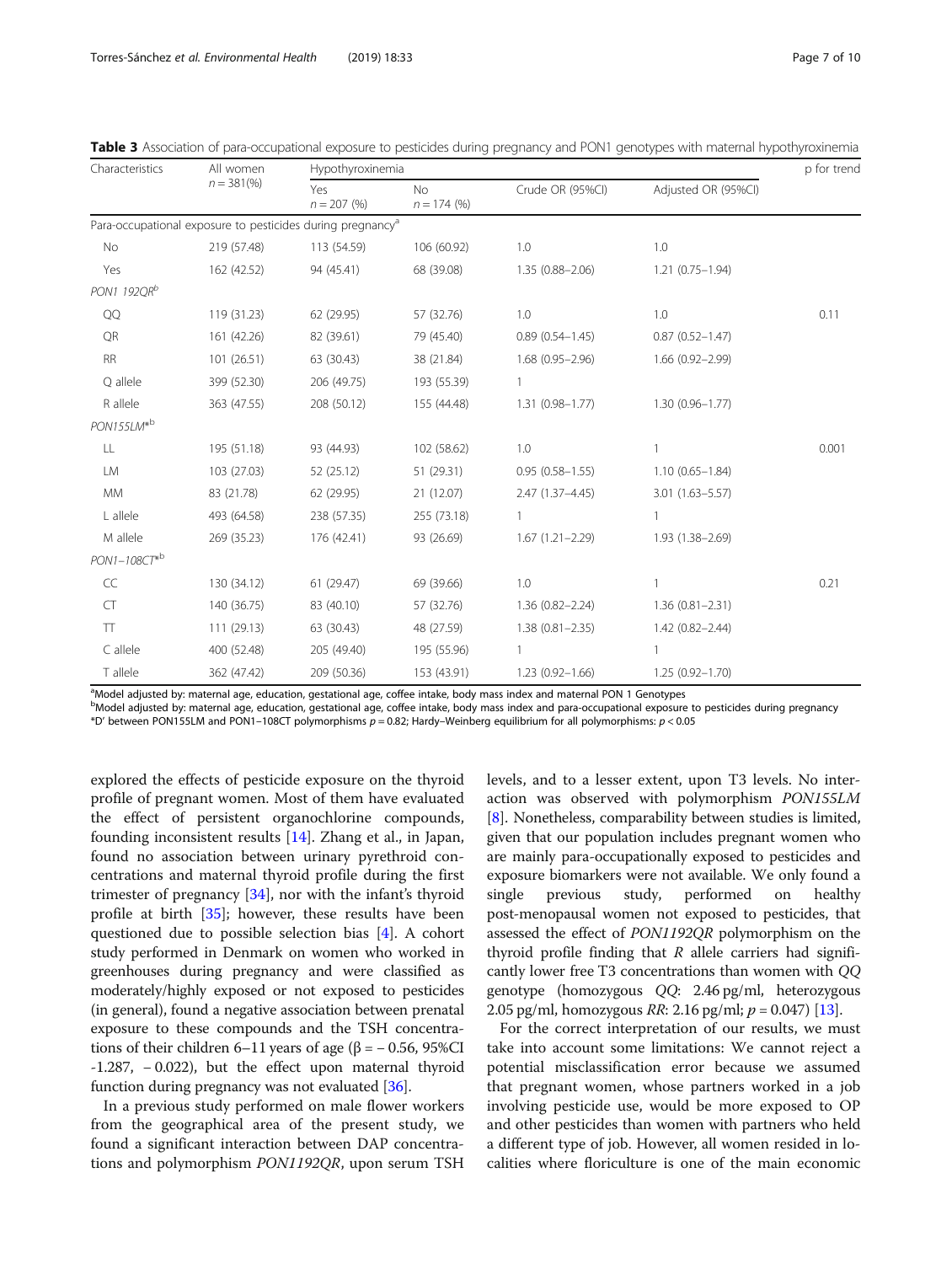| Maternal                |    |                     | Para-occupational exposure during pregnancy |     |                     |                                   |  |  |  |  |
|-------------------------|----|---------------------|---------------------------------------------|-----|---------------------|-----------------------------------|--|--|--|--|
| PON 1 Genotype          |    | Yes                 |                                             | No  |                     |                                   |  |  |  |  |
|                         | n  | Crude OR (95% CI)   | Adjusted OR <sup>a</sup> (95% CI)           | n.  | Crude OR (95% CI)   | Adjusted OR <sup>a</sup> (95% CI) |  |  |  |  |
| PON1192                 |    |                     |                                             |     |                     |                                   |  |  |  |  |
| QQ                      | 55 | $1.10(0.52 - 2.34)$ | $0.97(0.44 - 2.15)$                         | 64  | 1.0                 | 1.0                               |  |  |  |  |
| QR                      | 66 | $1.27(0.47 - 3.43)$ | $1.28(0.45 - 3.62)$                         | 95  | $0.81(0.42 - 1.56)$ | $0.78(0.75 - 1.94)$               |  |  |  |  |
| <b>RR</b>               | 41 | $1.61(0.50 - 5.14)$ | $1.52(0.46 - 5.04)$                         | 60  | $1.41(0.67 - 2.96)$ | $1.39(0.64 - 3.0)$                |  |  |  |  |
| p for interaction: 0.78 |    |                     |                                             |     |                     |                                   |  |  |  |  |
| <b>PON155</b>           |    |                     |                                             |     |                     |                                   |  |  |  |  |
| LL                      | 82 | $1.13(0.63 - 2.04)$ | $1.07(0.58 - 1.99)$                         | 113 | 1.0                 | $0.94 - 1.091.0$                  |  |  |  |  |
| LM                      | 45 | $1.31(0.48 - 3.56)$ | $1.15(0.41 - 3.25)$                         | 58  | $0.84(0.44 - 1.62)$ | $1.02(0.51 - 2.05)$               |  |  |  |  |
| <b>MM</b>               | 35 | $1.87(0.55 - 6.38)$ | $1.49(0.42 - 5.27)$                         | 48  | 1.96 (0.94-4.09)    | $2.59(1.21 - 5.57)$               |  |  |  |  |
| p for interaction: 0.82 |    |                     |                                             |     |                     |                                   |  |  |  |  |
| PON1108                 |    |                     |                                             |     |                     |                                   |  |  |  |  |
| CC                      | 54 | $0.85(0.41 - 1.76)$ | $0.70(0.32 - 1.49)$                         | 76  | 1                   | 1.0                               |  |  |  |  |
| CT                      | 62 | $1.98(0.72 - 5.48)$ | $2.11(0.73 - 6.10)$                         | 78  | $1.00(0.52 - 1.95)$ | $0.98(0.48 - 1.49)$               |  |  |  |  |
| $\top$                  | 46 | $2.11(0.71 - 6.33)$ | 2.49 (0.79-7.81)                            | 65  | $1.02(0.51 - 2.04)$ | $0.96(0.47 - 1.98)$               |  |  |  |  |
| p for interaction: 0.23 |    |                     |                                             |     |                     |                                   |  |  |  |  |

<span id="page-7-0"></span>Table 4 Models results for the interaction between para-occupational pesticide exposure during pregnancy and PON1 genotypes on maternal hypoythyroxinemia

a<br>Models were adjusted by: maternal age, gestational age, maternal education, coffee intake, and body mass index

activities and OP are one of the most used pesticides; thus, it is possible that exposure levels of para-occupationally exposed women are quite similar to those of the rest of the study population. Nonetheless the possibility that our results could be a consequence of a differential measurement error is low, because exposure data were obtained from all women before TH determination, and whoever performed the thyroid hormone determination was unaware of the women's exposure status. A possible non-differential measurement error along with a low variability in exposure levels among our women could explain the lack of significant association between para-occupational exposure and hypothyroxinemia.

Additionally, we had no information on PON1 concentration and enzyme activity. This is relevant because even among individuals with the same genotype, PON1 activity can vary up to 13 times [[37](#page-9-0)].

On the other hand, differences in the time and season of sampling as well as iodine bioavailability could affect TH concentrations. For these reasons, we adjusted by the time and season of sample-collection and by iodine supplementation but this did not confound the results of association between para-occupational exposure to pesticides or PON1 polymorphisms and hypothyroxinemia.

We found a high frequency of isolated hypothyroxinemia in our study population. According to a recent review, which included studies that measured the free T4 concentration by immunoassay, the prevalence of isolated hypothyroxinemia varied between 1.3 and 24% during pregnancy; the authors attribute this wide variation to the ethnic differences and iodine bioavailability of the studied populations, as well as to cut-off points selection [\[38\]](#page-9-0). The American Thyroid Association [\[16](#page-9-0)] has proposed that reference ranges for free T4 during pregnancy should be established for each specific population and trimester of pregnancy, in samples of women without thyroid disease, without thyroid antibodies and with adequate iodine consumption. Following these criteria, in Mexico, we only have found a study conducted in Yucatan [[39](#page-9-0)] which established a reference range for the first trimester from 0.75 to 1.7 ng/dL, not far from the range proposed by our laboratory (0.76 to 2.24 ng/dL). A recent study including Mexican pregnant women without history of thyroid disease, reported that the prevalence of isolated hypothyroxinemia was 12.8%; however, the whole frequency of thyroid disorders was 46.7% [\[40](#page-9-0)]; this suggests that prevalence of thyroid disorders during pregnancy in Mexico, could be greater than that reported by literature. Given that the prevalence of iodine deficiency is low in our study population [\[14](#page-8-0)], immunological factors and exposure to other endocrine disruptors as synthetic fertilizers that include nitrites in their composition, could explain the high frequency of isolated hypothyroxinemia we find, a hypothesis that should be evaluated in future studies.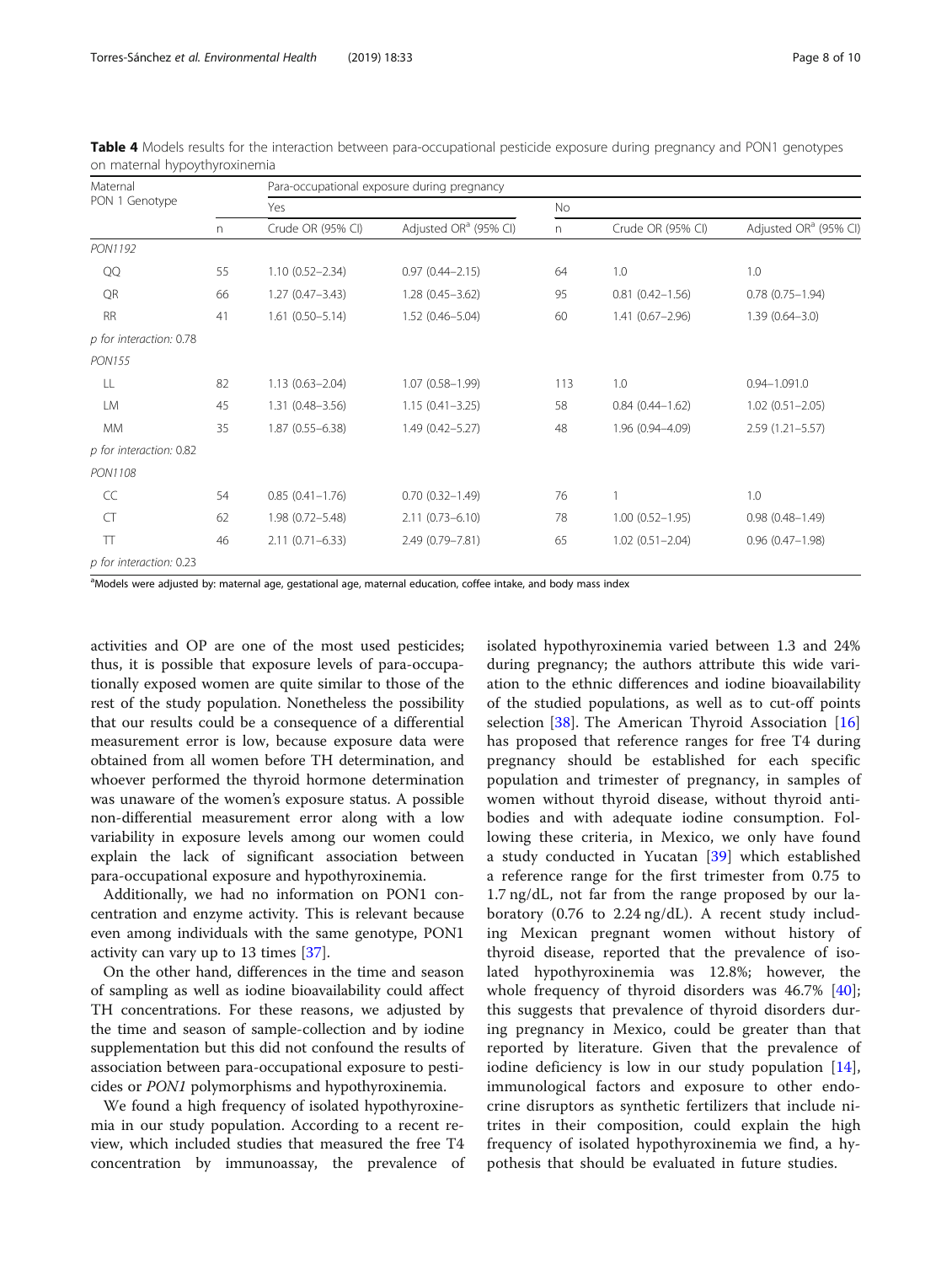#### <span id="page-8-0"></span>Conclusion

In these women living in areas where pesticides are routinely used, our findings suggest that PON1 55MM genotype is independently associated with maternal hypothyroxinemia during the first half of pregnancy. Since there is scarce literature on the subject, additional epidemiologic studies are required to confirm or refute our results. Basic research oriented towards elucidating the biological mechanisms through which PON1 polymorphisms could be involved in thyroid disruption in pro-oxidant conditions like pregnancy is also needed.

We found no association between hypothyroxinemia and para-occupational exposure, however we cannot claim that there is no correlation between hypothyroxinemia and OP pesticide exposure, because it is quite possible that the control group in this study is also highly exposed through other pathways.

#### Abbreviations

BMI: Body Mass Index; DAP: Dialkylphosphate metabolites; OP: Organophosphate pesticides; PCR: Polymerase Chain Reaction; PON1: Paroxonase 1; T4: Thyroxine; TSH: Thyroid-Stimulating Hormone

#### Acknowledgements

The authors thank the participants of this study. We also thank Carlos Jesús Sánchez and Eunice Elizabeth Félix-Arellano for their help in the revision of the English translation, and Alicia Blanco for their help in the references edition.

#### Funding

This study was funded by the National Council of Science and Technology of Mexico (CONACyT). Grant No. 180956.

#### Availability of data and materials

The datasets generated and analyzed during this study are not publically available due to Ethics Committee of the Instituto Nacional de Salud Pública (National Institute of Public Health) of México restrictions. Non-identifiable data are however available from the authors upon reasonable request and with permission from the Ethics Committee at National Institute of Public Health, México.

#### Declarations of interest

none.

#### Authors' contributions

LTS drafted the paper. RG and CHG helped with genotyping. SBM and MPN helped with thyroid hormones determination. JIVP helped with statistical analysis. LYE and RMS helped with dyalkilphosphate (DAP) determination. JBM conceived and conducted the research. All authors read and approved the final manuscript.

#### Competing interest

The authors declare that there is no conflict of interest that could be perceived as prejudicing the impartiality of the reported research.

#### Ethics approval and consent to participate

This study was approved by the Ethics Committee of the National Public Health Institute of Mexico. All participating women signed an informed consent letter; for women under 18 years of age, in addition to their agreement we obtained an informed consent letter from their parents.

#### Consent for publication

Not Applicable.

#### Publisher's Note

Springer Nature remains neutral with regard to jurisdictional claims in published maps and institutional affiliations.

#### Author details

<sup>1</sup>Instituto Nacional de Salud Pública, Av. Universidad 655, Col. Sta. María Ahuacatitlán, 62100 Cuernavaca, Morelos, CP, Mexico. <sup>2</sup>Physiology Department, Instituto Nacional de Cardiología Ignacio Chávez, Juan Badiano 1, 14080 Mexico City, C.P, Mexico. <sup>3</sup> Faculty of Medicine, Universidad Autónoma de Coahuila, Morelos 900, 27000 Torreón, Coahuila, C.P, Mexico. 4 Faculty of Medicine, Universidad Autónoma de San Luís Potosí, Venustiano Carranza 2405. San Luis Potosí, 78000 San Luís Potosí, C.P, Mexico.

#### Received: 22 November 2018 Accepted: 20 March 2019 Published online: 11 April 2019

#### References

- Grau G, Aguayo A, Vela A, et al. Normal intellectual development in children born from women with hypothyroxinemia during their pregnancy. J Trace Elem Med Biol. 2015;31:18–24.
- 2. Modesto T, Tiemeier H, Peeters RP, et al. Maternal mild thyroid hormone insufficiency in early pregnancy and attention-deficit/hyperactivity disorder symptoms in children. JAMA Pediatr. 2015;169:838–45. [https://doi.org/10.](https://doi.org/10.1001/jamapediatrics.2015.0498) [1001/jamapediatrics.2015.0498](https://doi.org/10.1001/jamapediatrics.2015.0498).
- 3. Finken MJ, van Eijsden M, Loomans EM, et al. Maternal hypothyroxinemia in early pregnancy predicts reduced performance in reaction time tests in 5 to 6-year-old offspring. J Clin Endocrinol Metab. 2013;98:1417–26. [https://](https://doi.org/10.1210/jc.2012-3389) [doi.org/10.1210/jc.2012-3389](https://doi.org/10.1210/jc.2012-3389).
- 4. Campos É, Freire C. Exposure to non-persistent pesticides and thyroid function: A systematic review of epidemiological evidence. Int J Hyg Environ Health. 2016;219:481–97. <https://doi.org/10.1016/j.ijheh.2016.05.006>.
- 5. Fortenberry GZ, Hu H, Turyk M, et al. Association between urinary 3, 5, 6 trichloro-2-pyridinol, a metabolite of chlorpyrifos and chlorpyrifos-methyl, and serum T4 and TSH in NHANES 1999-2002. Sci Total Environ. 2012;424: 351–5. <https://doi.org/10.1016/j.scitotenv.2012.02.039>.
- 6. Lacasaña M, López-Flores I, Rodríguez-Barranco M, et al. Association between organophosphate pesticides exposure and thyroid hormones in floriculture workers. Toxicol Appl Pharmacol. 2010;243:19–26. [https://doi.org/](https://doi.org/10.1016/j.taap.2009.11.008.) [10.1016/j.taap.2009.11.008.](https://doi.org/10.1016/j.taap.2009.11.008.)
- 7. Meeker JD, Barr DB, Hauser R. Thyroid hormones in relation to urinary metabolites of non-persistent insecticides in men of reproductive age. Reprod Toxicol. 2006;22:437–42.
- Lacasaña M, López-Flores I, Rodríguez-Barranco M, et al. Interaction between organophosphate pesticide exposure and PON1 activity on thyroid function. Toxicol Appl Pharmacol. 2010;249:16–24.
- 9. Mackness MI, Arrol S, Durrington PN. Paraoxonase prevents accumulation of lipoperoxides in low-density lipoprotein. FEBS Lett. 1991;286(1–2):152–4 Erratum in: FEBS Lett 1991 Nov 4;292(1–2):307.
- 10. Furlong CE, Cole TB, Jarvik GP, et al. Role of paraoxonase (PON1) status in pesticide sensitivity: genetic and temporal determinants. Neurotoxicology. 2005;26:651–9.
- 11. Aviram M, Hardak E, Vaya J, et al. Human serum paraoxonases (PON1) Q and R selectively decrease lipid peroxides in human coronary and carotid atherosclerotic lesions: PON1 esterase and peroxidase-like activities. Circulation. 2000;101:2510–7.
- 12. Searles Nielsen S, Mueller BA, De Roos AJ, et al. Risk of brain tumors in children and susceptibility to organophosphorus insecticides: the potential role of paraoxonase (PON1). Environ Health Perspect. 2005;113:909–13.
- 13. Lambrinoudaki I, Kaparos G, Rizos D, et al. Apolipoprotein E and paraoxonase 1 polymorphisms are associated with lower serum thyroid hormones in postmenopausal women. Clin Endocrinol. 2009;71:284–90. <https://doi.org/10.1111/j.1365-2265.2008.03476.x>.
- 14. Hernández-Mariano JÁ, Torres-Sánchez L, Bassol-Mayagoitia S, et al. Effect of exposure to p,p'-DDE during the first half of pregnancy in the maternal thyroid profile of female residents in a Mexican floriculture area. Environ Res. 2017;156:597–604. [https://doi.org/10.1016/j.envres.2017.04.013.](https://doi.org/10.1016/j.envres.2017.04.013)
- 15. Schilmann A, Lacasaña M, Blanco-Muñoz J, et al. Identifying pesticide use patterns among flower growers to assess occupational exposure to mixtures. Occup Environ Med. 2010;67:323–9. [https://doi.org/10.1136/oem.](https://doi.org/10.1136/oem.2009.047175) [2009.047175](https://doi.org/10.1136/oem.2009.047175).